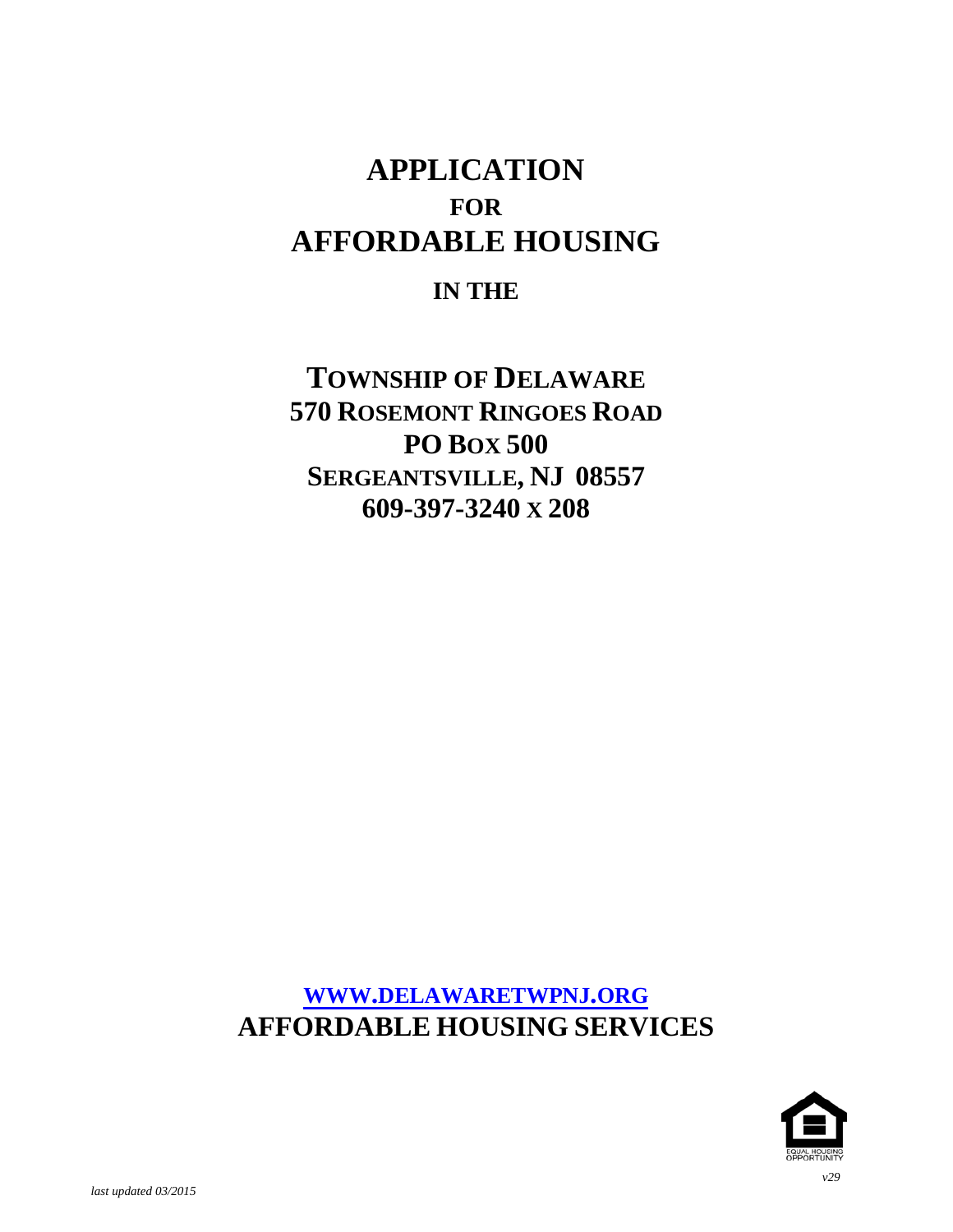# **Please read the instructions on Page 3 carefully as incomplete applications will be returned.**

- **DO NOT SUBMIT YOUR APPLICATION UNLESS YOU CAN INCLUDE ALL** of the documentation requested on the page 4 application checklist FOR EACH household member over the age of 18 and personal identification for ALL household members.
- The only original documents that should be submitted are notarized letters.
- Pages 5 and 6, with page 6 notarized, of the application must be completed and submitted with the applicable documentation.
- Keep pages 1-4 for you records.
- Any missing items will delay the process and make you ineligible to be considered for units until all requirements are met.
- Only one application is required to apply for any or all Affordable Housing developments in Delaware Township. DO NOT submit multiple applications.
- Complete applications should be mailed to: Affordable Housing Services Delaware Township 570 Rosemont Ringoes Rd, PO Box 500 Sergeantsville, NJ 08557

# **FAXED APPLICATIONS WILL NOT BE ACCEPTED.**

Review and qualification of applications can take up to four weeks and are done on a first come, first serve basis. You will be contacted by mail after the review/qualification process by mail to advise of your status.

# **All documents submitted will become the property of the Township and will not be returned.**

The information in this application and any other information required by the Township of Delaware will be kept in the strictest of confidence and will become the property of the Township.

NO PART OF THIS APPLICATION OR YOUR APPLICATION FILE WILL BE GIVEN TO ANY PERSON, ENTITY OR BUSINESS NOT RELATED TO THE TOWNSHIP OF DELAWARE OR THEIR AGENTS WITHOUT YOUR WRITTEN REQUEST OR CONSENT.

**NJ Fair Housing Act regulations contained in this application are subject to change.**

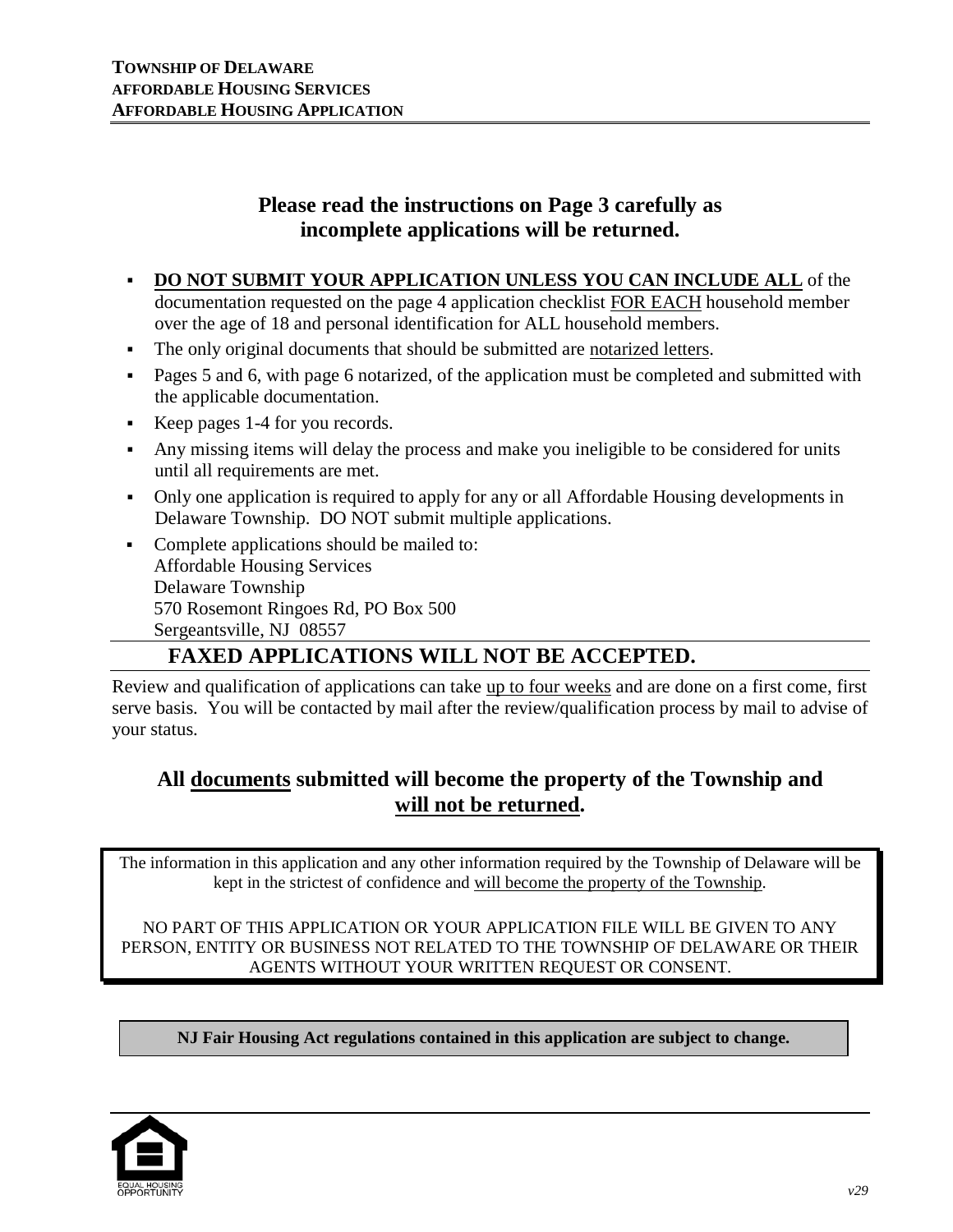The New Jersey Fair Housing Act (P.L 1985, c.222) was enacted by the State Legislature to increase the supply of Affordable Housing available to households whose total gross annual income fall below 80% of an authorized median income guideline.

Affordable Housing units are subject to price restrictions and occupancy eligibility standards for limited time periods. In nearly all instances, rents and resale prices will be controlled through a system of adjustment based on measured changes in median income levels. Households who buy or rent an affordable unit are required to use this unit as their primary residence.

All applications for Affordable Housing are accepted in accordance with any applicable equal housing opportunity law.

#### **Applicant Notification of Eligibility or Ineligibility**

Basic eligibility is determined by gross annual household income. Income includes, but is not limited to, salary or wages (including regular overtime), alimony, child support, social security benefits, pensions, business income, and actual or imputed earnings from assets (which include bank accounts, certificates of deposit, stocks, bonds, or other securities) and real estate.

To be eligible to purchase or rent a unit, the Household must meet the following **maximum household gross income** criteria

| <b>Household Size</b> | <b>Low Income</b> | <b>Moderate Income</b> |
|-----------------------|-------------------|------------------------|
|                       | \$36,750          | \$58,800               |
| $\overline{c}$        | \$42,000          | \$67,200               |
| 3                     | \$47,250          | \$75,600               |
| 4                     | \$52,500          | \$84,000               |
| 5                     | \$56,700          | \$90,720               |
| 6                     | \$60,900          | \$97,440               |

Households that are currently receiving welfare assistance, SSI, Social Security, other benefits or minimum wages are usually in a very low-income category that *is below 35%* of the median income. Although these households may be income qualified, most affordable housing units require a greater household income that can support an average rent or mortgage. *Therefore, it is unlikely that housing will be available from this program to these households*.

**Complete and accurate income information is essential**. Incomplete Applications will be returned. Within two to four weeks after receipt of your Application and required documentation, you will be notified by mail of your household's qualification status. Following the initial Letter of Certification, households will not be contacted again until a unit is available.

#### **Certification**

If certified, your household will be placed on a waiting list (see below) until an Affordable Housing unit for your household size and income level becomes available. When a unit become available Affordable Housing Services will hold a random selection (lottery) from the waiting list of certified applications. The household first chosen will be given an opportunity to view the unit and come to an agreement with the owner/landlord. If an agreement is not reached within a specified period of time, the household that is selected second will be given an opportunity to view and purchase/rent the unit. This process will continue until the unit is sold/rented. If your household is chosen and you are not interested, we will go to the next household on the list, but when the next unit becomes available a new lottery will be held. Only those households that have received certification and are chosen by random selection will be referred to the seller or landlord for final consideration.

If there are no certified applications on the waiting list certified applicants will be referred to the seller/landlord on a first come, first serve basis.

#### **Waiting List**

**Applications are only held for 180 days** and may be renewed, in writing, one time for an additional 180 days. It is your responsibility to contact the Affordable Housing Services, in writing, if you would like your application to remain active. If the household income, household size, address, telephone number, employment, or any other facts change at any time, please inform Affordable Housing Services in writing of such changes, with additional proof as required.

Once a household is certified and placed on the waiting list it is not possible to predict if units that meet their housing needs within our guidelines will become available. Therefore, we cannot indicate to households when they may be contacted for housing.

 **Applicants seeking to purchase a home must be able to qualify for a mortgage and have the ability to make a minimum 5% down payment at the time of purchase and be able to cover all closing costs, approximately \$10,000.** 

 **Applicants seeking to rent a unit must be able to make the required security deposit of up to one and one-half times the amount of one month's rent, approximately \$1,500.**

NOTE: It is recommended that the estimated monthly housing cost for a unit (including principal, interest, taxes, homeowner and private mortgage insurance and condominium and homeowner association fees as applicable) should not exceed 33% of your household's eligible monthly income.

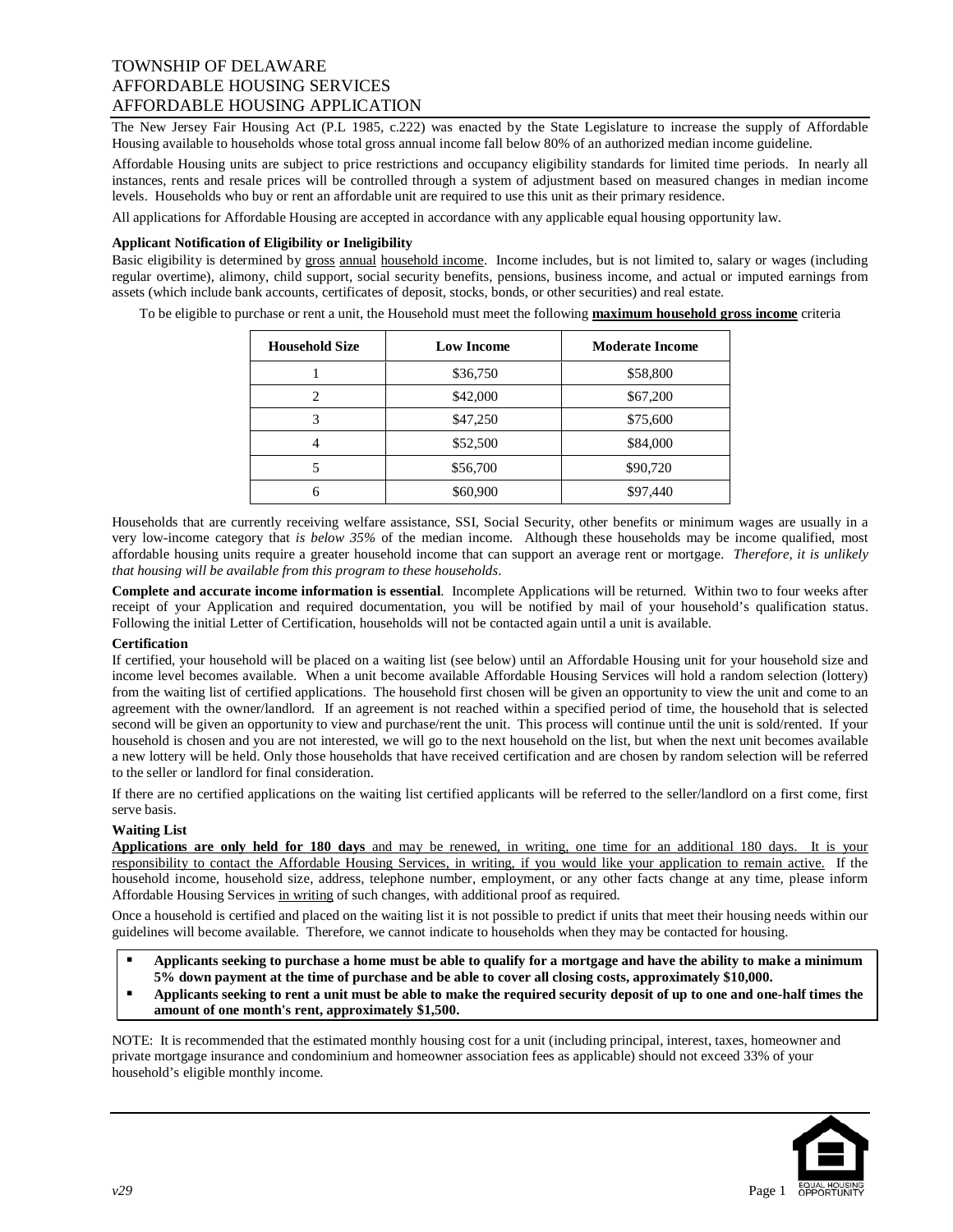This application is for the following rentals in Delaware Township.

#### **The Hamlet – Six Rental Units**

Located on Route 604 in Sergeantsville. These are two 2-bedroom low income units, one 3-bedroom low income unit, two 2-bedroom moderate income and one 3-bedroom moderate income units set aside for qualified applicants.

No pets allowed, except any guide, service and/or working dog in use pursuant to the New Jersey Law Against Discrimination.

Generally, certified households will be referred to available units using the following guidelines for occupancy:

- 1. A maximum of two persons per bedroom, a minimum of one person per bedroom.
- 2. Children not in same bedroom with parents.
- 3. Children of same sex in same bedroom.
- 4. Unrelated adults or persons of the opposite sex other than couples in separate bedrooms.
- 5. Maximum utilization of available space.

Households fitting these guidelines will be given an opportunity to buy/rent prior to those who would under-occupy a unit. **Single person households are not eligible for 2-bedroom units**.

Certified applications are placed on a waiting list. When an Affordable Housing unit becomes available, Affordable Housing Services will hold a random selection (lottery) from certified applications. Please reference 'Certification' on page one for details.

*Please reference the guidelines on page one for income restrictions.*

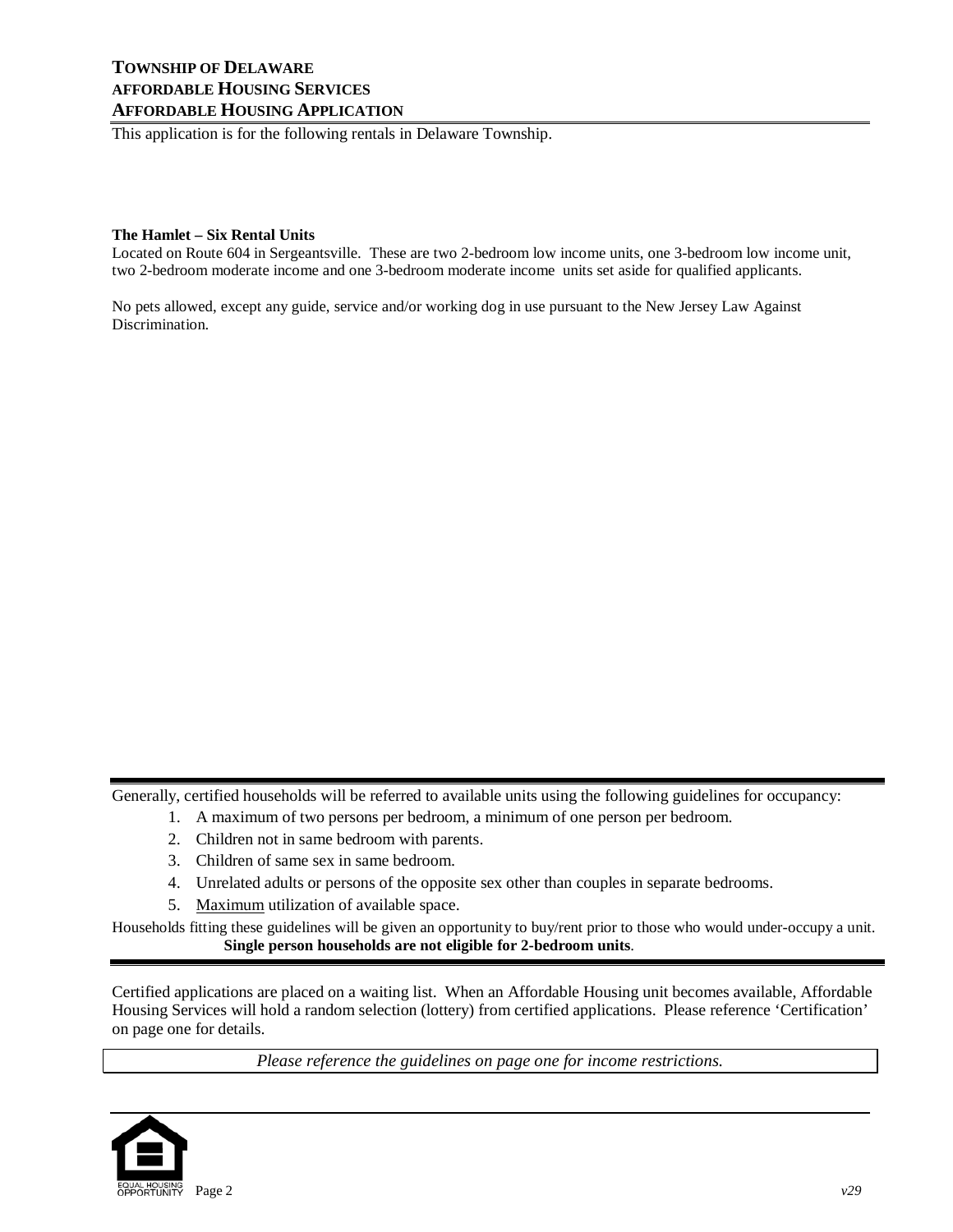# **Instructions for Completion of this Application**

### **Please Read Instructions Carefully**

- If you find that you need extra space or wish to provide a more detailed explanation, use the reverse side of the application or additional paper. For instance, if you are disabled and require accessibility features in your housing unit, please add an explanation.
- **DO NOT** submit an application if your household is already enrolled on our Referral List or if you have sent an application to this office within the past two to four weeks. Submission of a duplicate form will DELAY processing.

If you are on the list and wish to change some information you gave previously, send a brief letter with your file number and social security number along with the new information.

- Provide the full name of the head of household; last name first, then first name and, middle initial, if any and domestic status. Provide your complete street address and apartment number, where applicable. Complete the city, state and zip code blocks. Identify the county in which you currently live. Fill in telephone number where you can be reached at home. Provide a mailing address such as a PO Box number if it is different from the home address. Fill in your Social Security number.
- List each household member who will occupy the unit *including yourself as head of household*. Name the relationship to you, such as: husband, wife, domestic partner, civil union partner, son, daughter, friend, mother, father, sister, brother and any unborn children. Give each date of birth, sex (M or F), whether a student, and an estimate of the current *gross annual income* from all sources (other than assets) such as: wages or salaries (including regular overtime), tips, alimony, child support, benefits and pensions for each family member 18 years of age and over. Complete, accurate and current income information is essential for an eligibility determination. Households with more than six members cannot currently be accommodated in Delaware Township.
- List all household assets, for each household member over the age of 18, by naming the type of asset, such as checking or savings account, certificate of deposit, stocks, bonds, business or real estate. Provide the current principal or market value, the estimated annual income and/or the current annual interest rate as it applies to each listed asset. **If you own a house**, **indicate the amount you expect to receive from the sale after paying off your mortgage at current market value and supply the documentation on the application checklist. If you currently do not have a mortgage on your home and the value of the home is over \$197,271 your household cannot qualify for affordable housing in Delaware Twp.**
- Provide employer's name and address, for each household member over the age of 18. If receiving unemployment, welfare, social security, or disability, indicate this in the blocks provided for employer's name. Indicate full- or part-time employment. For additional employment information, use reverse side of application or add additional pages.
- Answer the questions about your present housing conditions.
- For statistical purposes only, we are requesting that you identify your racial or ethnic heritage.
- Please check the type of unit, either rental or purchase, for which you are applying. Indicate the number of bedrooms you would *prefer* to have in your unit. Households will be referred to available units using the guidelines on page 2. Households may request one additional bedroom due to health requirements with proof of need from a physician.
- Gather all of the documents requested on the Application Checklist, on page 4, for each household member over the age of 18. Only copies of each document will be accepted, except for notarized letters. Originals of notarized letters must be submitted.
- **Return pages 5 and 6 of this application with all of the documentation requested on the Application Checklist for each household member over the age of 18.**
- **Please keep pages 1-4 for your records**.
- Complete applications should be mailed to: Affordable Housing Services, Delaware Township, PO Box 500, Sergeantsville, NJ 08557.

## **NOTE: APPLICATIONS WILL NOT BE ACCEPTED IF PAGE 6 IS NOT SIGNED AND NOTARIZED.**

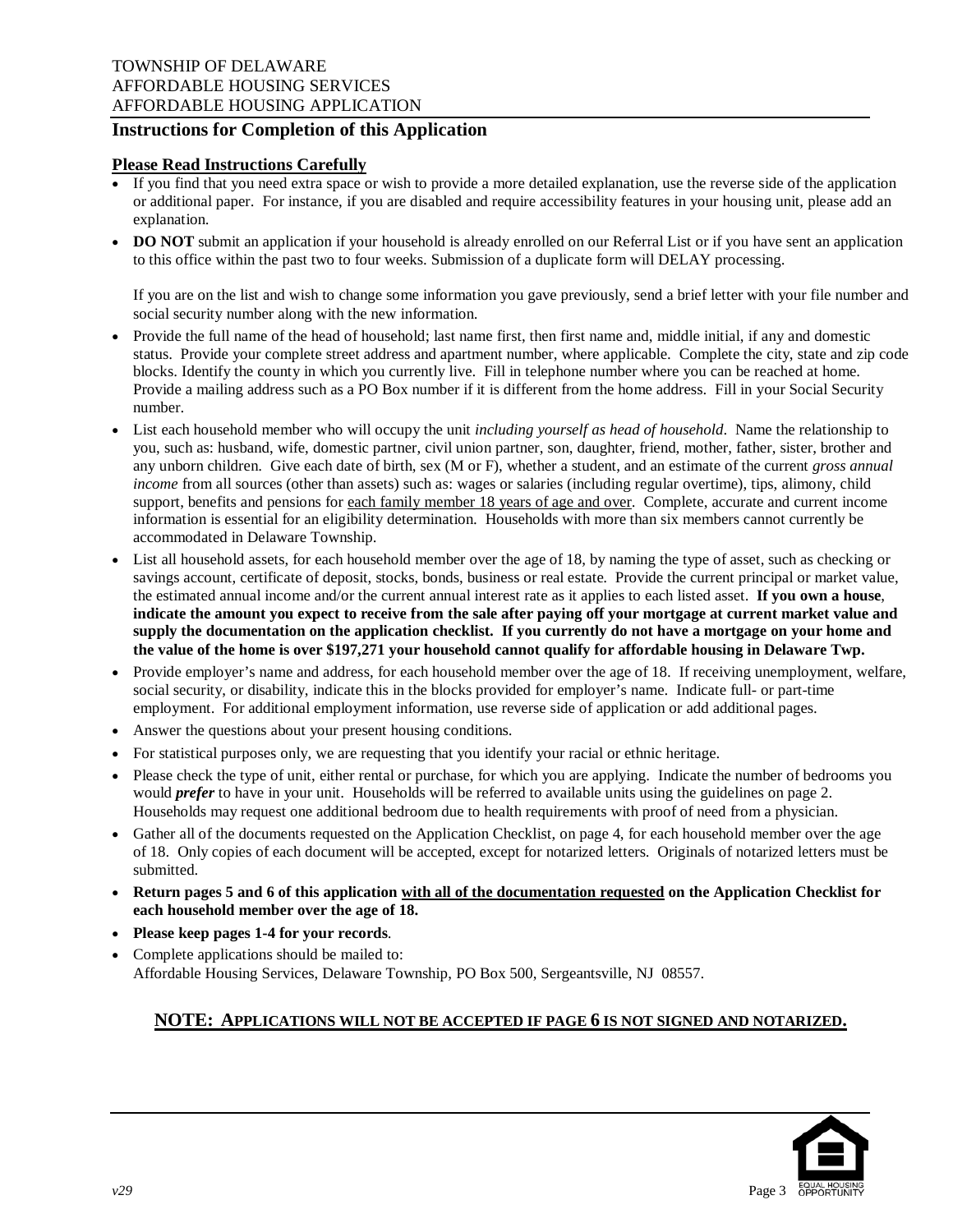#### **APPLICATION CHECKLIST**

To ensure that your application is complete and can be processed, please make sure you have included the following, required documentation. DO NOT SUBMIT ORIGINAL DOCUMENTS, except for notarized information, as they will not be returned. **Please submit only** *originals of all notarized letters,* **copies of notarized documents will not be accepted.** 

**Note: For EVERY household member 18 years of age or older the documentation listed below is REQUIRED for the application to be considered.**

Personal identification **for ALL HOUSEHOLD MEMBERS**, i.e. **ONE of the following**:copy of driver's license, passport, birth certificate, etc.

Copies of Federal tax returns for three consecutive years, most recent years. If yes, please submit copies for each year (that is, Form 1040, DO NOT send your W-2 forms). *If no, a notarized letter must be submitted stating the year(s) not filed & the reason*. *(Copies can be obtained by calling 1-800- 829-1040.)* 

Copies of State tax returns for three consecutive years, most recent years. If yes, please submit copies for each year. *If no, a notarized letter must be submitted stating the year(s) not filed & the reason*. *(Copies may be obtained at 'www.state.nj.us/treasury taxation' by filling out form #DCC1 under miscellaneous forms.)*

#### **The corresponding documentation for the items below must also be submitted, along with the above documents.**

 $\Box$  Yes  $\Box$  No Do you receive any income? If No, please submit a notarized letter stating the reason why.

If Yes, is income received from any of the following sources:

| $Yes \tNo$               | Full-time, part-time and/or seasonal employment. If yes, submit four current and consecutive pay stubs from each employer or a                                                                                                |
|--------------------------|-------------------------------------------------------------------------------------------------------------------------------------------------------------------------------------------------------------------------------|
|                          | notarized letter from the employer on company letterhead detailing the length of your employment and anticipated gross annual<br>income or the number of hours worked per week and the hourly wage.                           |
| $Yes \tNo$               |                                                                                                                                                                                                                               |
| $Yes \Box No$            | Self Employment. If yes, submit a current Certified Profit & Loss Statement and Balance Sheet.<br>Pension. If yes, submit copies of four current and consecutive check stubs or a copy of the most recent benefits statement. |
| $Yes \mid No$            | Social Security and/or Disability. If yes, submit a copy of the most recent benefits statement.                                                                                                                               |
| $Yes \nightharpoonup No$ | Unemployment compensation. If yes, submit a copy of the most recent benefits letter showing total benefit.                                                                                                                    |
| $Yes \mid No$            | Section 8 or other rental assistance. If yes, submit a copy of the voucher or other official documentation.                                                                                                                   |
| $Yes \mid No$            | Interest income from IRA's, Savings Bonds or any other retirement accounts. If yes, submit copies of these documents.                                                                                                         |
| $Yes \tN$                | Alimony and/or child support. If yes, submit court documentation stating the amount and frequency of these payments AND                                                                                                       |
|                          | a copy of the divorce/separation agreement with signatures.                                                                                                                                                                   |
| $\exists$ Yes $\Box$ No  | Income from rental properties. If yes, submit copies of <u>four</u> months of payments and copies of the leases for each property.                                                                                            |
| $\Box$ Yes $\Box$ No     | Any other sources of income, i.e. worker's compensation, military pay, etc. If yes, submit copies of payments received.                                                                                                       |
| $Yes \Box No$            | Do you have a checking account, savings account, money market, CD or any other accounts? DO NOT submit on-line statements.                                                                                                    |
|                          | If yes, submit copies of three consecutive and current months/statements of all pages of each account(s) statement, whether interest                                                                                          |
|                          | bearing or not. (If a statement has 1 through 6 pages, copies of all 6 pages must be submitted.)                                                                                                                              |
|                          | If no, a notarized letter signed by you stating that you do not have any bank accounts must be submitted.                                                                                                                     |
| $Yes \Box No$            | Do you have a minimum 5% down payment for a sale unit or the security deposit for a rental unit? If yes, submit proof of amount                                                                                               |
|                          | available or a notarized letter stating how amount will be obtained. If no, submit a notarized letter stating why.                                                                                                            |
| $Yes \Box No$            | Are you over 5 months pregnant? If yes, submit documentation from your physician confirming your due date.                                                                                                                    |
| $Yes \nightharpoonup No$ | Do you own a home or any other property? If yes, submit the following for each property owned:                                                                                                                                |
|                          | A notarized letter indicating the amount of proceeds and how they will be distributed/used.                                                                                                                                   |
|                          | ■ Copy of the deed<br>• Documentation indicating value of the property (i.e. market value appraisal); AND                                                                                                                     |
|                          | • Mortgage statement showing outstanding mortgage debt, if there is no mortgage on the<br>$\bullet$ Copy of the current                                                                                                       |
|                          | property a notarized letter <i>must</i> be submitted stating so.<br>Tax Assessment card                                                                                                                                       |
| $Yes \Box No$            | Are you divorced or separated? If yes, a copy of the divorce or separation agreement with signatures must be submitted.                                                                                                       |
| $Yes \nightharpoonup No$ | Are you going through a divorce or separation? If yes, a notarized letter signed by both parties must be submitted stating circumstances.                                                                                     |
| $Yes \Box No$            | Are you a single parent, remarried with custody of a child from a previous marriage or responsible for a child not your own?                                                                                                  |
|                          | If yes, proof of custody of minor child(ren) must be submitted. Either court documentation with signatures or a notarized letter                                                                                              |
|                          | stating circumstances of minor child(ren).                                                                                                                                                                                    |
| $Yes \Box No$            | Are you paying court ordered alimony and/or child support to another household? If yes, these payments will be excluded from the                                                                                              |
|                          | household income. Copies of the court documents stating the amount and frequency of these payments <i>must</i> be submitted.                                                                                                  |
| $Yes \Box No$            | Are you requesting an age-restricted unit? If yes, you must submit proof of age for all household members showing that at least one                                                                                           |
|                          | member of your household is 62 years of age or older AND NONE are under the age of 18.                                                                                                                                        |
|                          | Please keep pages 1-4 for your records. Pages 5 and 6 must be completed, signed and notarized before being submitted. All                                                                                                     |
|                          | documents submitted will become the property of the Township and will not be returned.                                                                                                                                        |
|                          |                                                                                                                                                                                                                               |

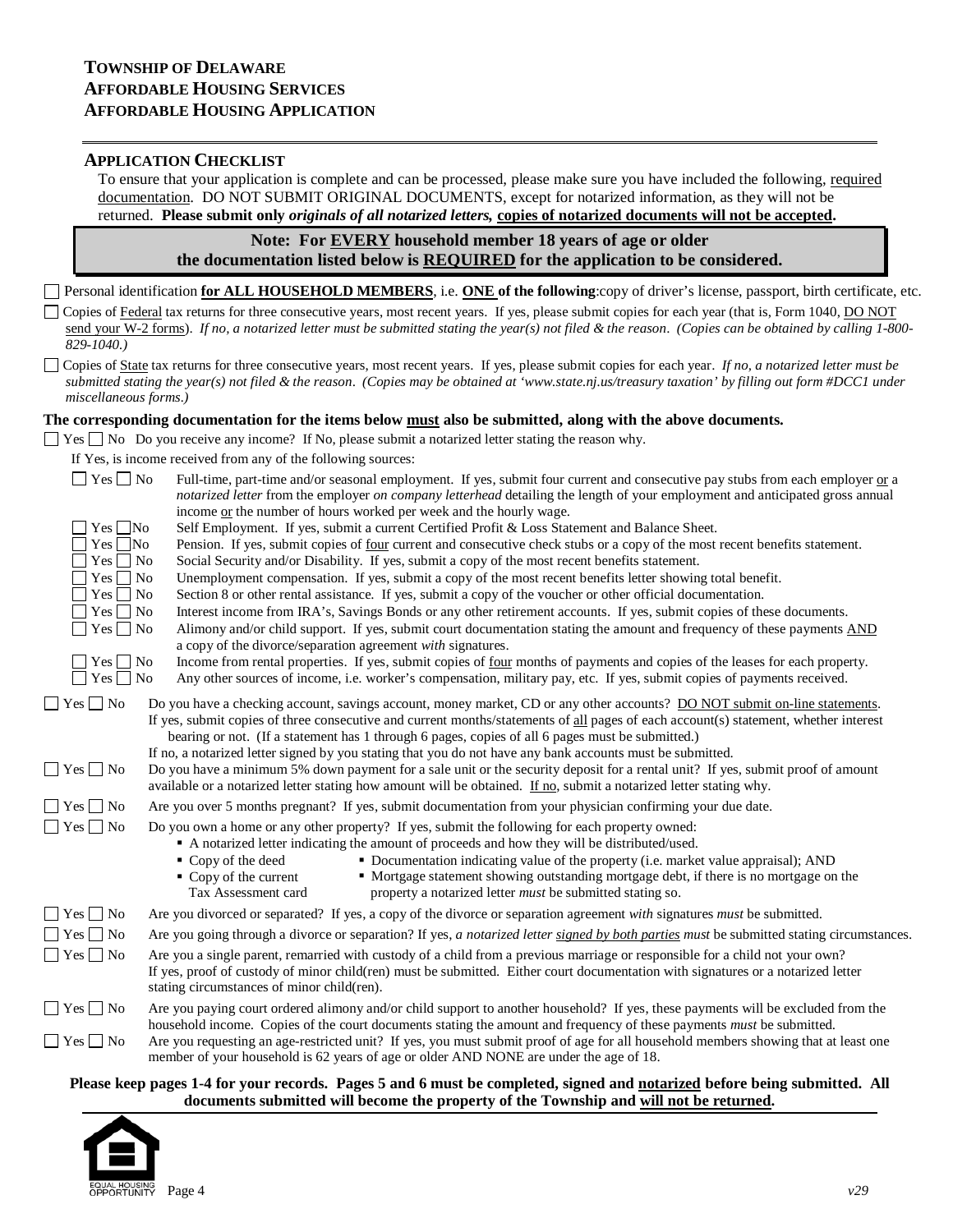|                                                                      |                                                                                                                                                                                     |           |      |                                                          | <b>Head of Household Information</b>                                                                                                  |                                  |                                            |                       |                               |                                         |  |
|----------------------------------------------------------------------|-------------------------------------------------------------------------------------------------------------------------------------------------------------------------------------|-----------|------|----------------------------------------------------------|---------------------------------------------------------------------------------------------------------------------------------------|----------------------------------|--------------------------------------------|-----------------------|-------------------------------|-----------------------------------------|--|
|                                                                      | Civil Union Domestic Partnership<br><b>Applicant Name</b> (Last, First, MI)<br>Married<br>$\Box$ Mr. $\Box$ Mrs. $\Box$ Ms. $\Box$<br>$\Box$ Single<br>Divorced<br>$\Box$ Widow(er) |           |      |                                                          |                                                                                                                                       |                                  | <b>Social Security Number</b>              |                       |                               | <b>File Number</b><br>(office use only) |  |
| <b>Home Address</b>                                                  |                                                                                                                                                                                     |           |      |                                                          |                                                                                                                                       |                                  |                                            | <b>Home Telephone</b> |                               |                                         |  |
| City                                                                 |                                                                                                                                                                                     |           |      |                                                          | Zip                                                                                                                                   | County                           |                                            |                       |                               |                                         |  |
|                                                                      | Mailing Address (only if different from above)                                                                                                                                      |           |      | City                                                     |                                                                                                                                       |                                  | <b>State</b><br>Zip                        |                       |                               |                                         |  |
|                                                                      | <b>Household Composition &amp; Income</b>                                                                                                                                           |           |      |                                                          |                                                                                                                                       |                                  |                                            |                       |                               |                                         |  |
|                                                                      | <b>Full name of <i>everyone</i></b> to occupy housing<br>(including unborn children)                                                                                                |           |      | <b>Relation to Head of</b><br>Date of Birth<br>Household |                                                                                                                                       |                                  | <b>Full-time</b><br><b>Sex</b><br>student? |                       | <b>Gross annual</b><br>income |                                         |  |
| 1)                                                                   |                                                                                                                                                                                     |           |      | Head of Household                                        |                                                                                                                                       |                                  |                                            |                       |                               |                                         |  |
| 2)                                                                   |                                                                                                                                                                                     |           |      |                                                          |                                                                                                                                       |                                  |                                            |                       |                               |                                         |  |
| 3)                                                                   |                                                                                                                                                                                     |           |      |                                                          |                                                                                                                                       |                                  |                                            |                       |                               |                                         |  |
| 4)                                                                   |                                                                                                                                                                                     |           |      |                                                          |                                                                                                                                       |                                  |                                            |                       |                               |                                         |  |
| 5)                                                                   |                                                                                                                                                                                     |           |      |                                                          |                                                                                                                                       |                                  |                                            |                       |                               |                                         |  |
| 6)                                                                   |                                                                                                                                                                                     |           |      |                                                          |                                                                                                                                       |                                  |                                            |                       |                               |                                         |  |
| Assets (Checking/Savings Accounts, CDs, Money Market, Real Estate, ) |                                                                                                                                                                                     |           |      |                                                          | <b>Present Housing Description</b>                                                                                                    |                                  |                                            |                       |                               |                                         |  |
| <b>Type of Asset</b>                                                 | <b>Estimated Annual</b><br><b>Current Market</b><br>Annual<br><b>Value of Asset</b><br><b>Income</b><br><b>Interest</b>                                                             |           |      |                                                          | $\Box$ live with family<br>Do you: $\Box$ own<br>$\Box$ rent<br>Monthly Rent/Mortgage:<br>\$<br>month                                 |                                  |                                            |                       |                               | other                                   |  |
|                                                                      | \$                                                                                                                                                                                  | $\%$      | \$   | Do you receive tenant based Section 8?                   |                                                                                                                                       |                                  |                                            |                       |                               | $\Box$ yes<br>$\ln 0$                   |  |
|                                                                      | \$                                                                                                                                                                                  | %         | \$   |                                                          | Number of household members: Adults<br>Children                                                                                       |                                  |                                            |                       | $\ln$                         |                                         |  |
|                                                                      | \$                                                                                                                                                                                  | $\%$      | \$   |                                                          | Is unit shared by more than your household?<br>$\Box$ yes<br>Number of bedrooms:                                                      |                                  |                                            |                       |                               |                                         |  |
|                                                                      |                                                                                                                                                                                     |           |      |                                                          | Do you have a private entrance?<br>$\perp$ yes                                                                                        |                                  |                                            |                       | no                            |                                         |  |
|                                                                      | \$                                                                                                                                                                                  | %         | \$   |                                                          | Do you have exclusive use of the bathroom?<br>$\Box$ yes                                                                              |                                  |                                            |                       | no                            |                                         |  |
|                                                                      | \$                                                                                                                                                                                  | $\%$      | \$   |                                                          | Do you have exclusive use of the kitchen?<br>yes                                                                                      |                                  |                                            |                       | no                            |                                         |  |
|                                                                      | \$                                                                                                                                                                                  | $\%$      | \$   |                                                          | For Statistical purposes only, please check the appropriate box:                                                                      |                                  |                                            |                       |                               |                                         |  |
|                                                                      | <b>Employment</b> (use reverse side for additional information)                                                                                                                     |           |      |                                                          | $\Box$ White<br>$\Box$ Native American<br>$\Box$ Asian<br>$\Box$ Handicapped/Disabled                                                 |                                  |                                            |                       |                               |                                         |  |
| <b>Employer Name</b>                                                 |                                                                                                                                                                                     |           |      | African American<br>Age 62 and over                      |                                                                                                                                       |                                  |                                            |                       |                               |                                         |  |
| <b>Mailing Address</b>                                               |                                                                                                                                                                                     |           |      |                                                          | $\Box$ Hispanic                                                                                                                       |                                  |                                            | П                     |                               |                                         |  |
| City:                                                                | State:                                                                                                                                                                              |           | Zip: |                                                          | Do you wish to (choose any):                                                                                                          |                                  |                                            |                       |                               | # of bedrooms preferred:                |  |
|                                                                      |                                                                                                                                                                                     |           |      |                                                          | Rent at The Hamlet                                                                                                                    |                                  |                                            |                       | 2 Bedrooms<br>2 Bedrooms      |                                         |  |
|                                                                      | Work Location (city or town)                                                                                                                                                        |           |      |                                                          |                                                                                                                                       | Rent at The Hamlet<br>3 Bedrooms |                                            |                       |                               |                                         |  |
| Years/months at this job                                             | $\Box$ Full Time                                                                                                                                                                    | Telephone |      |                                                          |                                                                                                                                       |                                  |                                            |                       |                               |                                         |  |
| Job Title                                                            | Part Time<br>Yearly Salary                                                                                                                                                          |           |      |                                                          | Are you requesting an age-restricted unit: $\Box$ no $\Box$ yes,<br>If yes, Proof of age must be submitted.(62 or older, no one under |                                  |                                            |                       |                               |                                         |  |
|                                                                      | Pay Periods: $\Box$ weekly $\Box$ bi weekly $\Box$ monthly $\Box$ bi-monthly $\Box$ other                                                                                           |           |      |                                                          | 18)<br>Is every household member a permanent US Citizen? $\Box$ yes $\Box$ no                                                         |                                  |                                            |                       |                               |                                         |  |



along with all of the documentation requested on the Application Checklist. Please save instructions for future reference. **along with all of the documentation requested on the Application Checklist. Please save instructions for future reference.**Detach and Return to: Affordable Housing Services // Township of Delaware // PO Box 500 // Sergeantsville, NJ 08557, **Detach and Return to: Affordable Housing Services // Township of Delaware // PO Box 500 // Sergeantsville, NJ 08557,**